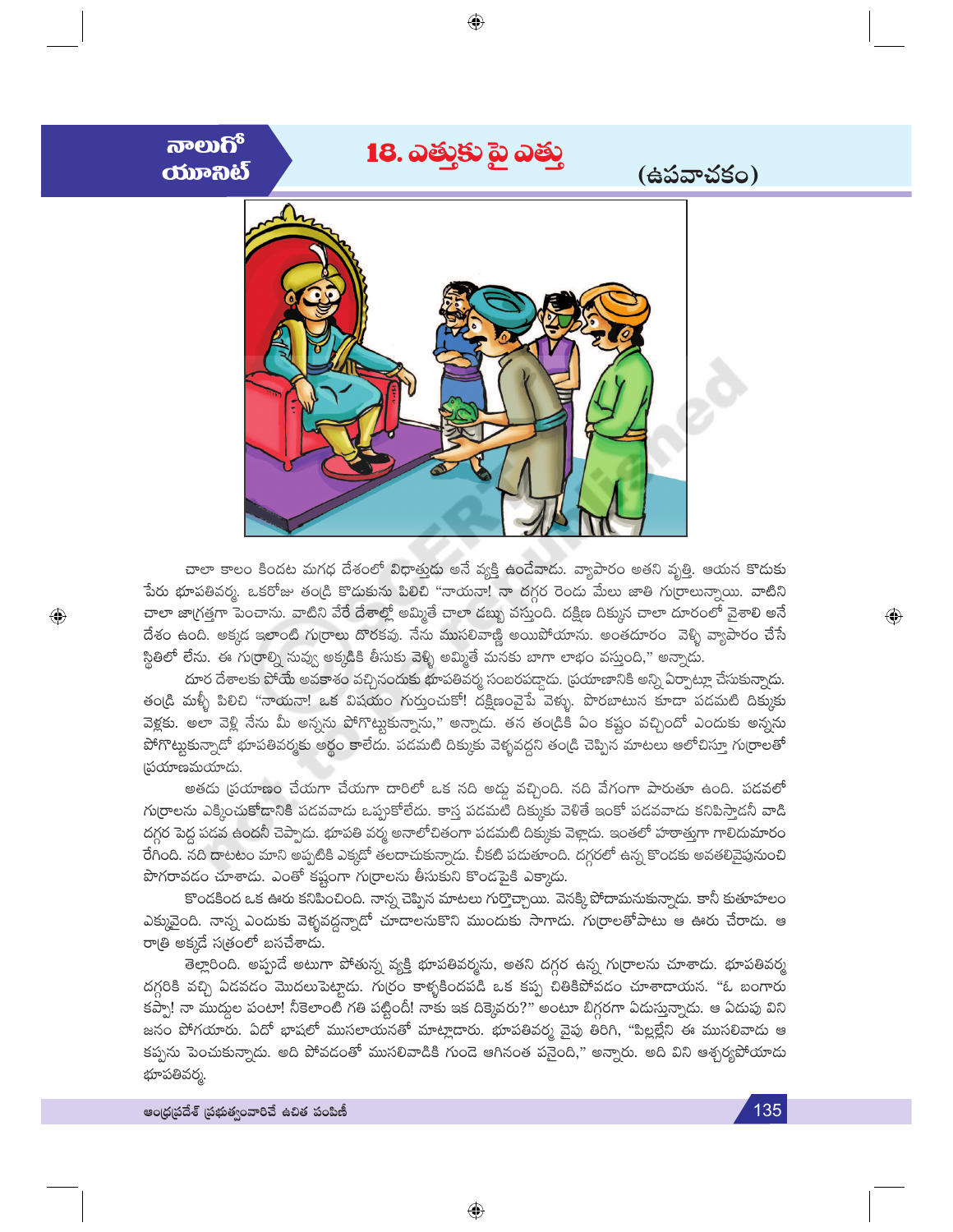

దీనికి నేనేం చేయాలి అని భూపతివర్మ అడిగాడు. ముసలాయన, వెంటనే నీ గుర్రాలల్లో ఒకటి నాకిచ్చేసేయ్ అన్నాడు. అక్కడ గుమిగూడిన అందరూ కూడా ఏవో కల్లబొల్లి కబుర్లు చెప్పారు.

''ఏమిటీ! కచృకు బదులు గు(రాన్నివ్వాలా?" కోపంగా అన్నాడు భూపతివర్మ.

"చూడు నాయనా! నీ విషయం మాకు అంతుబట్టడం లేదు. కొడుక్కన్నా గుర్రం ఎక్కువవుతుందా?'' అన్నారు అక్కడున్నవారంతా!

 $\bigoplus$ 

ఏమైతేనేం! భూపతివర్మ గుర్రాన్ని ఇచ్చుకోక తప్పలేదు. పుట్టెడు దిగులుతో ఆ ఊరినుండి బయలు

దేరాదు. మళ్లీ కొంద ఎక్కడం కష్టం కాబట్టి చేసేది లేక పడమటి దిక్కుగానే బయలుదేరాదు. అప్పటికి బాగా అలసిపోయాదు. ఆకలేస్తూంది కూడా! చాలాదూరం వెళ్లాక దగ్గర్లో ఉన్న ఒక ఇంటి తలుపు తట్టాదు. ఒంటికన్ను మనిషాకదు తలుపు తీశాదు. "అయ్యా ఆకలేస్తూంది. భోజనం పెట్టండి!" అనడిగాడు, భూపతివర్మ. "అన్నం పెట్టలేను కాని కదుపునిండా తాగడానికి నీళ్ళివ్వగలను," అన్నాదు, ఒంటికన్ను మనిషి. దప్పిక తీర్చుకొని బయలుదేరబోతూండగా ఒంటికన్ను మనిషి భూపతివర్మ ఊరిపేరూ, తండ్రి పేరూ అడిగాదు. సమాధానం చెప్పగానే, 'వెంటనే చెయ్యి పట్టుకుని,''ఎన్నాళ్ళకు దొరికావు! ఈ రోజున నా పగ తీరబోతూంది. ఇరవై ఏళ్ళ కిందట వ్యాపారంకోసం నేను మీ దేశం వెళ్లాను. నా సొమ్మంతా దొంగలు దోచుకున్నారు. మీ తం[డి నాకు తెలుసు. అప్పుగా కొంత డబ్బు ఇమ్మన్నాను. ఏదన్నా తాకట్టు పెట్టాలన్నాడు. 'నా దగ్గరేముంది,' అన్నాను. నా కన్నొకటి పీకి ఇమ్మన్నాదు. డబ్బు అవసరం కాబట్టి సరేనన్నాను. ఒక ఏడాది తరవాత ఇటువైపు వచ్చినప్పుడు నా కన్ను నాకు ఇస్తానన్నాదు. ఇరవై ఏళ్ళయిపోయింది. ఇప్పటి దాకా ఇవ్వలేదు. ఇదుగో ఇప్పుడు నువ్వు దొరికావు. తండ్రి అప్పును కొదుకే గదా తీర్చాల్సింది! నాకన్ను నాకివ్వు. కావాలంటే మీ నాన్న దగ్గర తీసుకున్న దబ్బు వడ్డీతో సహా తీరుస్తాను. నా కన్ను మాత్రం నాకివ్వాల్సిందే " అన్నాదు. జనం గుంపులు గుంపులుగా చేరారు. మళ్ళీ అదే తంతు. 'ఇదుగో పులి అంటే అదుగో తోక' అని. అందరూ ఒంటికన్నువాణ్నే బలపరిచారు. భూపతివర్మకు గోరుచుట్తుపై రోకటిపోటు అన్నట్లు ఏదుపొచ్చినంత పనైంది. మీ కంటిసంగతి నాకేం తెలీదు. ఏంచేస్తే నన్ను పోనిస్తారో చెప్పండి, అన్నాడు దీనంగా. గుర్రాన్నిక్కడే వదిలేస్తే వెళ్ళిపోవచ్చు అన్నారు అందరూ, ఒక్కసారిగా!

భూపతివర్మకు గుర్రాన్ని విడిచిపెట్టక తప్పలేదు. మళ్ళా నడక మొదలుపెట్టాడు. తండ్రి చెప్పిన మాటలు గుర్తుకు వచ్చాయి. గు[రాలు పోయినందుకు గుండె బరువెక్కింది. ఆకలి మండిపోతోంది. ఎక్కువ దూరం నడవలేక ఓ చెట్తునీడన కూర్చున్నాడు. దు:ఖం పెల్లుబికింది. తాను తన నగరానికి వెళ్లడం కత్తిమీద సామే అనుకున్నాడు.

ఇంతలో ఆ దారిన పోతున్న సందీపుడు అనే వ్యక్తి ఏడుస్తున్న భూపతివర్మను చూశాడు. దగ్గరికి వచ్చి "ఎవరు బాబూ నువ్వు? ఎందుకేదుస్తున్నావు?" అన్నాదు. భూపతివర్మ జవాబివ్వలేదు. "అతనికేం మాట్లాదాలన్నా భయంగా ఉంది, కాని సందీపుడు వదలలేదు. గుచ్చి గుచ్చి (పశ్నించాడు. చూడ్గానికి మంచివాడిలాగే కనిపించాడు. భూపతివర్మ తన గోడంతా వెళ్ళబోసుకున్నాడు. కాసేపాగి "మనిద్దరం రాజుగారి దగ్గరకు పోదాం పద, నీ గు[రాలను నీ కిప్పిస్తాను" అన్నాడు సందీపుడు. భూపతివర్మ మనస్సులో సందేహంగానే ఉంది. ఇతడు ఏ మోసంచేస్తాడేమోనని ఎటు తిరిగీ పోగొట్టుకునే దేమీ లేదని గుండె రాయిచేసుకొని అతనితో కలిసి రాజభవనానికి బయలుదేరాదు. దారిలో రాజుగారి దగ్గర ఎలా మాట్లాడాలో చెప్పాదు సందీపుడు.

ఇలాంటి సమస్యలు తీర్చడంలో రాజు అందెవేసిన చేయి. అంతా విన్న రాజుగారు ముసలివాణ్ణి, ఒంటికంటివాణ్ణి పిలిపించాదు. విచారణ మొదలైంది. చచ్చిపోయిన కప్ప తన పెంపుడు కొదుకని ముసలివాదు చెప్<mark>స</mark>గానే భూపతివర్మ తన తలపాగాలోంచి బతికి ఉన్న కప్పను బైటికి తీశాడు. రాజువైపు తిరిగి "రాజా! దీన్ని నేను పెంచుకుంటున్నాను. దీన్ని .<br>కొండకింద వదులుతాను. ముసలివాణ్ణి కూడా కొండ మీదినుంచి కిందకి దొర్లి నా పెంపుడుకొడుకు మీదపడి చంపమనండి" అన్నాదు.

136

 $\bigoplus$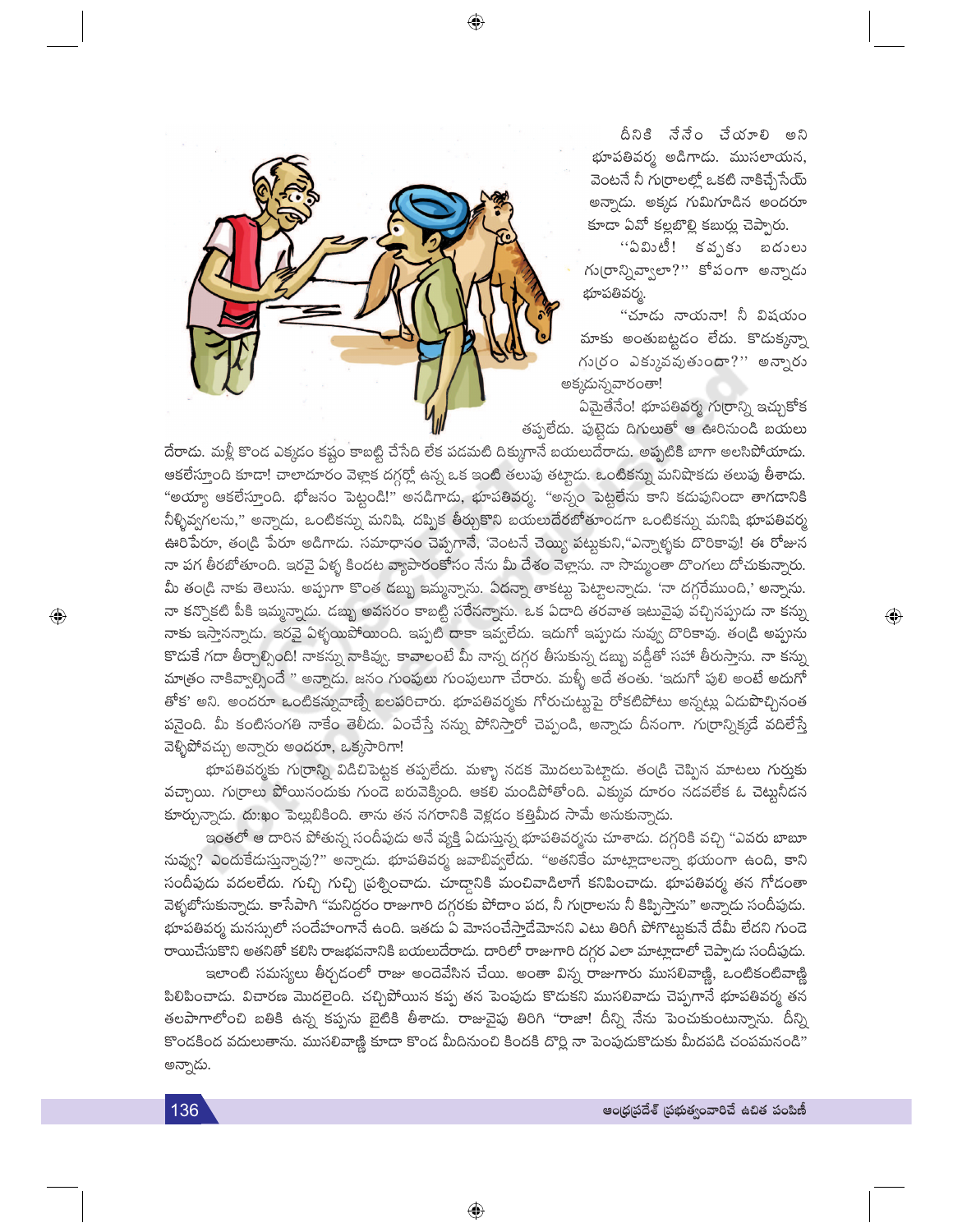రాజు కూడా దాన్నే సమర్థించాడు. అలా చేయమని ముసలాజ్ణి ఆదేశించాడు. ముసలివాడి గొంతులో పచ్చి వెలక్కాయ పడ్డట్లు మారు మాట్లాడకుండా గుర్రాన్ని అప్పగించి వెళ్ళిపోయాడు.

 $\bigoplus$ 

ఇదంతా చూస్తున్న ఒంటికన్నువాడు తన కథంతా రాజుగారికి తానే ముందు వినిపించాడు. అప్పుడు భూపతివర్మ "రాజా! మా ఇంట్లో సామాన్ల గదిలో కొన్ని వందలమంది కళ్ళు ఉన్నాయి. ఈ పెద్దమనిషి కంటిని తిరిగి ఇవ్వడానికి నేను సిద్ధమే! అయితే ఈయన రెండో కంటిని వెంట తీసుకొని పోకపోతే సరైన కంటిని తేవడం కష్టం. అందుకని రెండో కంటిని కూడా ఇమ్మనండి రెండూ కలిపి తెచ్చి ఇస్తాను అన్నాడు.

"ఈ ఆలోచన చాలా బాగుంది," అన్నాదు రాజుగారు.

ఇది విన్న వెంటనే ఒంటికన్నువాడు గుర్రాన్ని ఇచ్చి తిరిగి చూడకుండా కాలికి బుద్ధిచెప్పాడు.

అవ్పుడు సందీపుడు మిమ్మల్ని ఈ దేశ సరిహద్దు దాటిస్తాను. వదండి. అన్నాడు. ఇద్దరూ కలసి వెకుతున్నారు. భూపతివర్మ సందీపునితో, "అయ్యా! మీకు సర్వదా కృతజ్ఞుజ్ణి. అదుగదుగునా మోసగాళ్ళుందే ఈ రాజ్యంలో మీరు చాలా నిజాయితీగా ఉన్నారు. ఇంతకూ మీ వృత్తాంతమేమిటి! అన్యథా భావించక తెలపండి," అని నమస్కరించాడు.

సందీపుడు ఒక్కక్షణం ఆగి ఇలా చెప్పుకొని వచ్చాడు.

"మిత్రమా! మానాన్న గుర్రాల వ్యాపారం చేసేవాదు. ఆయన వ్యాపారం మూడు పువ్వులు ఆరు కాయలుగా ఉండేది. ఇది నేను చిన్నవాడిగా ఉన్నప్పుడు జరిగిన కథ. ముక్కుపచ్చలారని వయస్సులో నేను మా నాన్నతోపాటు ఈ రాజ్యానికి వచ్చాను. రాత్రంతా సత్రంలో గడిపాము. అప్పటికే మేము మోసగాళ్ళరాజ్యంలో ఉన్నామని తెలిసింది. తెల్లవారక ముందే ఒకతను మా దగ్గరకు పరుగెత్తుకొని వచ్చాడు. తన భార్య చనిపోయిన శిశువును ప్రసవించిందట. దానికి మా నాన్నే కారణమట. నేనూ మానాన్న గట్టిగా శ్వాసవదిలామట. అందుకు భయపడిన ఒక ఈగ దారి తప్పిందట. ఆ ఈగవల్ల అతని భార్యకు తుమ్ము వచ్చిందట. దాంతో ఆమె కడుపులో ఉన్న శిశువు చనిపోయిందట. దానికి బదులుగా నన్ను ఇవ్వమని అడిగాదు. అక్కడ చేరినవారంతా దాన్నే సమర్థించారు. వాళ్ళ గొంతెమ్మ కోరిక చూసి మాకు ఆశ్చర్యం వేసింది. చేసేది లేక మానాన్న నన్ను వాళ్ళకిచ్చి వెళ్లిపోయాడు. అప్పటినుంచి వాళ్ళకి బానిసగా బతుకు వెళ్లదీస్తున్నాను," అన్నాడు సందీపుడు.

ఆ మాటలు విన్న భూపతివర్మకు తండ్రి మాటలు గుర్తుకు వచ్చాయి. సందీపుడు తన అన్నయ్యే అని గుర్తుపట్టా<mark>డు.</mark> ఇద్దరూ సంతోషంతో ఒకరినొకరు ఆలింగనం చేసుకొన్నారు. ఇద్దరూ మోసగాళ్ళ దేశంనుంచి బయటపడి దక్షిణ దేశానికి వెళ్లారు. గుర్రాలను మంచి ధరలకు అమ్ముకున్నారు. సొంత ఇంటికి చేరుకున్నారు. వాళ్ళనుచూసి తండ్రి పొందిన ఆనందానికి అవధి లేకుండా పోయింది.

మూలం : **సరసవినోద కథలు,** నేషనల్ బుక్ (టస్ట్, ఇండియా.

## ప్రశ్నలు:

 $\bigoplus$ 

- 1. ఈ కథను సొంతమాటల్లో సంక్షిప్తంగా రాయండి.
- 2. ఈ కథలోని సామెతలు, జాతీయాలు రాయండి.
- 3. ఈ కథ గురించి కింది అభిప్రాయాలలో మీరు దేనితో ఏకీభవిస్తారు? ఎందుకు? కారణాలు రాయండి.
	- ఆ. కథ బాగుంది అ. కథ చాలా బాగుంది.
	- ఇ. కథ మామూలుగా ఉంది. ఈ. కథ నాకు నచ్చలేదు.
- 4. కథలోని సందీపుణ్ణి గురించి పది వాక్యాలు రాయండి.
- 5. కథలోని పడమటి రాజ్యంలో ఉన్నట్లే చాలామంది మోసగాళ్ళు మన సమాజంలో, మనచుట్టూ కూడా ఉండవచ్చు. వీళ్ళు ఏ ఏ మోసాలు చేస్తారు? మనం ఏం జాగ్రత్తలు తీసుకోవాలి?
- 6. భూపతివర్మ గురించి కింది వాక్యాలు చదవండి. మీరు దేనితో ఏకీభవిస్తారు? ఎందుకు? వివరించండి. అ. భూపతివర్మ అమాయికుదు
	- ఆ. ఎవరు ఏది చెప్పినా వినే స్వభావం కలవాడు.
	- ఇ. భూపతివర్మకు కొత్త విషయాలంటే కుతూహలం ఎక్కువ.
	- ఈ. భూపతివర్మ అదృష్టవంతుడు.

137

 $\textcolor{black}{\textcolor{black}{\bigoplus}}$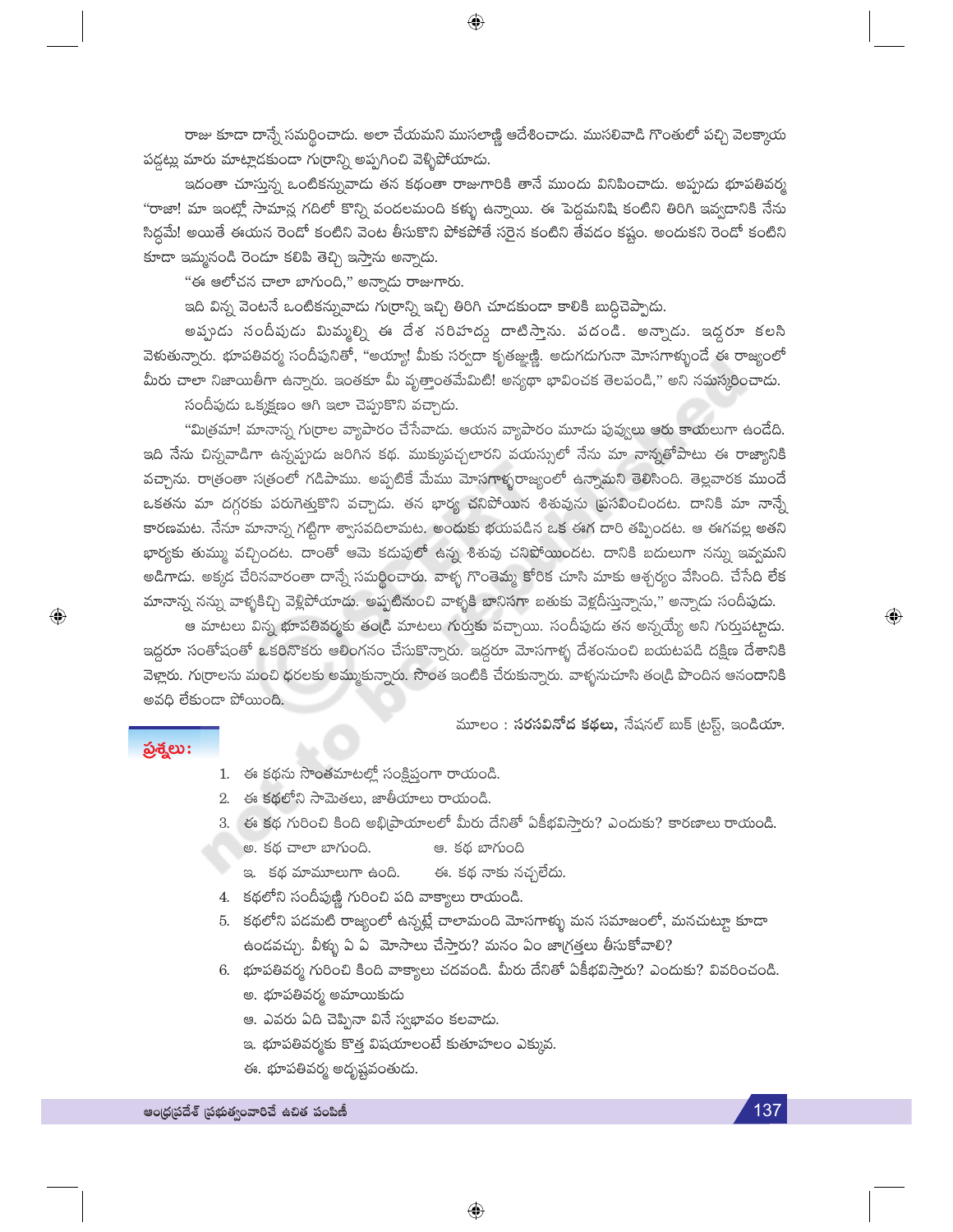## **సదాలు - అర్తాలు (అకారాబ పబ్లిక)**

 $\bigoplus$ 

|                                     | ಅ                                                                   | ఆర్తరోదన                         | - బాధలో వచ్చే ఏడుపు / అరుపు                                         |
|-------------------------------------|---------------------------------------------------------------------|----------------------------------|---------------------------------------------------------------------|
|                                     | అంకితమైపోవు (క్రి) - ఒక పనికి పూర్తిగా (పాధాన్యమిచ్చి దానిలో మునిగి | ఆర్జించు (క్రి)                  | - సంపాదించడం                                                        |
|                                     | పోవడం                                                               |                                  | ఆవిర్బవించు (క్రి) - పుట్టడం, జన్మించడం                             |
| అంగీకరించు (క్రి)                   | - ఒప్పుకోడం                                                         |                                  | ఆసేతుహిమాచలం - భారతదేశం ఆ చివరినుంచి ఈ చివరిదాకా;                   |
| అంచనా                               | - లెక్కకట్టడం                                                       |                                  | హిమాలయాలనుంచి సేతువు / సముద్రం వరకు,                                |
| ಅಂವ                                 | - దశ                                                                |                                  |                                                                     |
| అంతరంగం - మనస్సు                    |                                                                     |                                  | కాశ్మీర్ నుంచి కన్యాకుమారి వరకు                                     |
|                                     |                                                                     | ఆస్కారం                          | - అవకాశం,వీలు                                                       |
| అంతఃపుర <mark>స్త్రీలు</mark>       | - రాణులూ వారి పరివారమూ                                              | ఆస్వాదించు (క్రి)                | $-$ అనుభవించడం                                                      |
| అంధ                                 | - గుడ్డి, చూపులేని                                                  |                                  | ಇ                                                                   |
| అంధమతులు                            | $-$ బుద్దిలేనివాళ్లు, ఆలోచన చెయ్యలేనివాళ్లు                         | ఇంచుక                            | - కొంచెం                                                            |
| అక్కటా                              | - ಅರ್ಮ್ಸೌ                                                           |                                  | ఈ                                                                   |
| అక్షరం                              | - నాశనం లేనిది; అ, ఆ, ఇ, వంటి లిపి సంకేతం                           | ఈనాం (ఇనాం)                      | - కానుకగా ఇచ్చిన భూమి మొదలయినవి                                     |
| అక్షరాలా                            | - ఫూర్తిగా, సంపూర్ణంగా, ఉన్నది ఉన్నట్లుగా                           |                                  | ఉ                                                                   |
| అగ్నిపరీక్ష                         | - అతి కఠినమైన పరీక్ష,                                               | ఉగ్రంగా                          | - కోపంగా                                                            |
| అ(గిమస్థానం                         | - మొదటిస్థానం, పైచోటు                                               | ఉత్కంఠ                           | - కుతూహలం                                                           |
| అచేతనులు                            | - ఆశ్చర్యం, బాధ మొదలైనవాటివల్ల కదలిక లేనివారు.                      | ఉత్తరం                           | - ಜಾಬು, ಲೆಖ                                                         |
| అజేయుడు                             | - ఎదురులేనివాడు                                                     | ఉద్ధతి                           | - గర్వం, పొగరుబోతుతనం                                               |
| అడచు (క్రి)                         | - నొక్కివేయడం, తొక్కివేయడం                                          | ఉద్విగ్నభరిత                     | - వ్యాకులమైన; ఆందోళన కలిగిన                                         |
| అదలించు(క్రి)                       | - వెళ్ళగొట్టడం, తోలడం                                               |                                  |                                                                     |
| అధముడు                              | - తక్కువవాడు, నీచుడు, చెడుబుద్ది కలవాడు                             | ఉద్దేశం                          | - ಅಭಿ(పాయం                                                          |
| అధిపతి                              | - యజమానుడు                                                          | ఉపదేశం                           | - మంచిమాట, హితవు, సలహా                                              |
| అనధికారంగా                          | - అధికారం లేకుండా, అనుమతి లేకుండా                                   | ఉపద్రవం                          | - ఆపద, పెద్ద కష్టం                                                  |
| అనర్గళంగా                           | - గుక్కతిప్పకోకుండా                                                 | ఉరుకు (క్రి)                     | - పరుగెత్తు, దూకు                                                   |
| అన్యథా                              | - ఇంకో రకంగా, ఇంకో విధంగా                                           |                                  | ఊ                                                                   |
| అనామకమై                             | - పేరులేనిదై                                                        | ఊచు (్రకి)                       | - ఊపడం                                                              |
| అనాలోచితం                           | - ఆలోచించకుండా చేసినది                                              |                                  | ఊటాడు (క్రి) - చలించడం, కదలడం                                       |
|                                     |                                                                     |                                  |                                                                     |
|                                     |                                                                     |                                  | ఊపిరి పీల్చుకొను((క్రి) -  ఆందోళన, భయం తగ్గడం వల్ల మనస్సు తేలికపడటం |
| అనువు                               | - ఉపాయం, వీలు                                                       |                                  |                                                                     |
| అపజయం                               | - ఓటమి                                                              | ఎంచు (క్రి)                      | - లెక్కపెట్టడం                                                      |
| అపరాధం                              | - తప్పు, నేరం                                                       | ఎండగట్టు (క్రి)                  | - దూషించడం, తిట్టడం                                                 |
| అపహరించు (18) - దొంగిలించడం         |                                                                     | ఎడంద                             | - హృదయం, గుండె, (ఎడదకు మారురూపం)                                    |
| అపహసించు (క్రి)                     | - వెక్కిరించడం, ఎగతాళిచేయడం                                         | ఎద                               | - హృదయం, గుండె                                                      |
| అపాయం                               | - బ్రమాదం, ఆపద                                                      | ఎరుగు (క్రి)                     | - తెలుసుకోవడం                                                       |
| అప్రియం                             | - ఇష్టం కానిది                                                      |                                  |                                                                     |
| అభిరామ                              | - అందమైన, మనోహరమైన                                                  | ఏకాకి                            | - ಒಂಟರಿ                                                             |
| అమాంతంగా                            | - అకస్మాత్తుగా, ఒక్కసారిగా                                          | ఏగు (క్రి)                       | - వెళ్ళడం, పోవడం                                                    |
| అమిత                                | - ఎక్కువైన                                                          |                                  |                                                                     |
| అర్థమత్తుడు                         | - ధనంచేత పొగరెక్కినవాడు                                             | ఏగుదెంచు ((కి) - రావడం<br>ఏలుబడి | - పాలన, పాలించిన కాలం                                               |
| అర్పించు (క్రి)                     | - ఇవ్వడం                                                            |                                  | ಒ                                                                   |
| అరుగు(క్రి)                         | - వెళ్ళడం, పోవడం                                                    | ఒడలు                             |                                                                     |
| అలుక                                | - కోపం                                                              |                                  | - ఒళ్లు, శరీరం                                                      |
| అవధి                                | - హద్దు                                                             | ఒడయుడు                           | – ప్రభువు, భర్త (మగడు)                                              |
| అౖతువు                              | - కన్నీరు                                                           | ఒనరించు ( <sub>(</sub> కి)       | - చేయడం                                                             |
| అసంఖ్యాక                            | - లెక్కలేనన్ని                                                      | ఒరులు                            | - ఇతరులు                                                            |
| అహం                                 | - నేను అనే భావం, తానే గొప్ప అనుకోడం                                 |                                  |                                                                     |
| అహంకృతుడు                           | - గర్వం చూపేవాడు                                                    | ఓర్వక                            | - ఓర్చుకోకుండా, సహించకుండా                                          |
|                                     | ఆ                                                                   | ఓవర్                             | - (కికెట్లో ఒక బౌలర్ ఆరు బంతులు విసిరే పరిమితి                      |
| ఆకొని                               | - ఆకలివేసి                                                          |                                  | $\leq$                                                              |
|                                     | ఆ(కందన           - బాధ, ఆ(కోశంతో చేసే ధ్వని.                        | కట్ షాట్లు                       | - బంతిని నేరుగా కొట్టకుండా కుడి పక్కకు తరలించడం                     |
| - క <u>ో</u> పం                     |                                                                     | కడ                               | - చివర                                                              |
| ఆగ్రహం                              |                                                                     | కను (క్రి)                       | - చూడడం                                                             |
| ఆ(ఘాణించు (క్రి) - వాసనచూడటం<br>ఆది | - మొదలు                                                             | కనువిందు                         | - కంటికింపైనది, చూసినందువల్ల ఆనందం కలిగించేది                       |
| ఆపద                                 | - పెద్ద కష్టం, అపాయం                                                | కప్పం<br>కబళించు (క్రి)          | - పన్ను (రాజుకు సామంతులు చెల్లించేది)<br>- మింగివేయు                |

138

 $\bigoplus$ 

ఆంధ్రప్రదేశ్ (పభుత్వంవారిచే ఉచిత పంపిణీ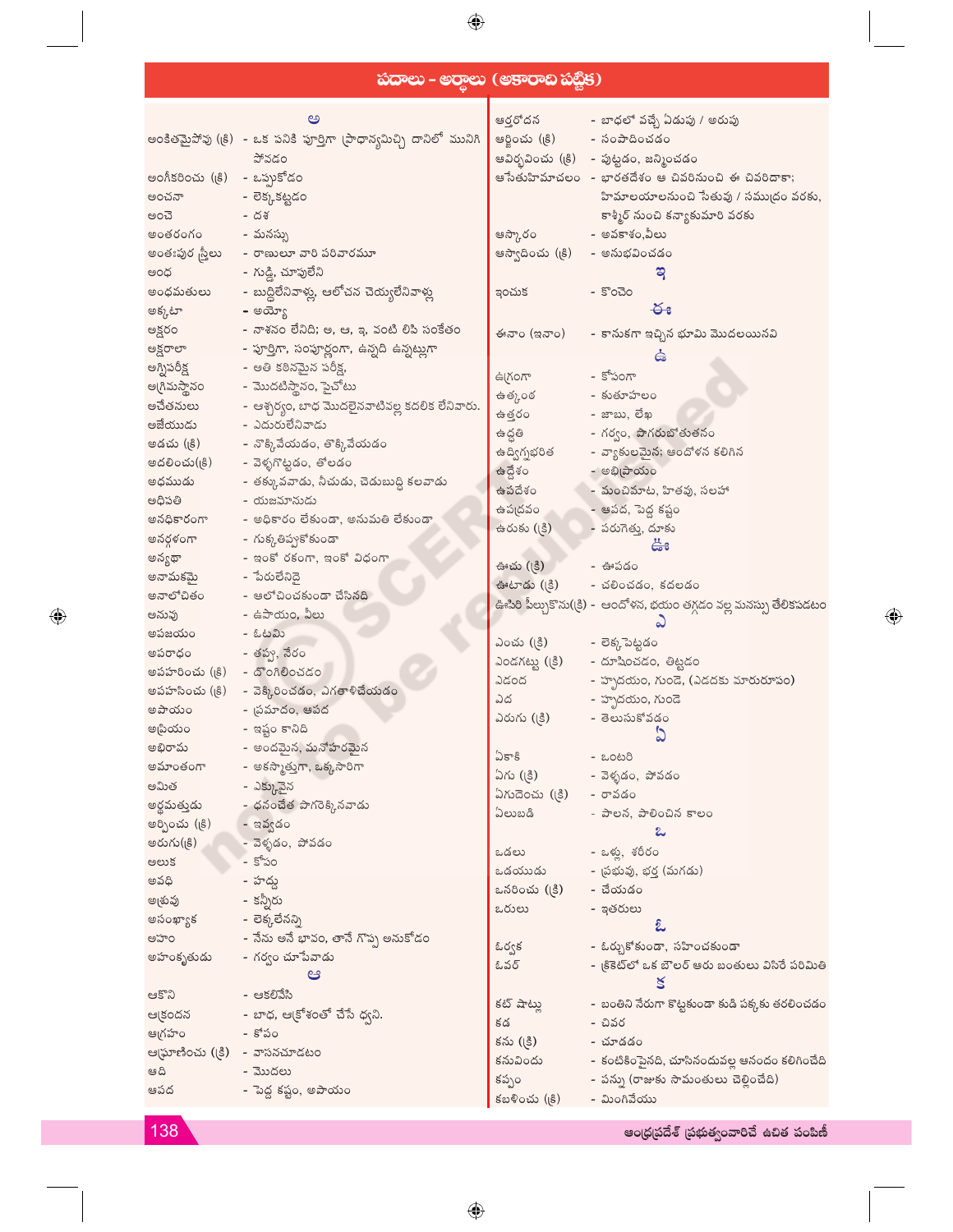| కర్తవ్యం (క్రి)  | - చేయాల్సిన పని                                                 |                | ఘ                                                          |
|------------------|-----------------------------------------------------------------|----------------|------------------------------------------------------------|
| కరి              | - ఏనుగు                                                         | ఘనులు          | - గొప్పవాళ్లు                                              |
| కరుణామయ          | - దయగల                                                          | ఘోష            | - బిగ్గరగా చేసే ధ్వని, అరుపు                               |
| కఱచు             | - కొరకడం, కాటువేయడం, నేర్చుకోడం                                 |                | చ                                                          |
| కలకలం            | - ఆందోళన                                                        |                | చతురంగ బలాలు - రాజులకు సేనలో ఉండే నాలుగు రకాల బలాలు        |
| కలత              | - బాధ, ఆందోళన, కలవరం                                            |                |                                                            |
| కలుగు            | - కన్నం, బొర్రె / బొరియ                                         |                | $($ రథాలు, ఏనుగులు, గుఱ్ఱాలు, కాల్బలం /                    |
| కల్ల             | – అబద్ధం                                                        |                | పదాతిదళం)                                                  |
|                  | కల్లబొల్లి కబుర్లు - అబద్దాలు; లేనిపోని విషయాలు                 | చను (క్రి)     | - వెళ్ళడం, పోవడం                                           |
|                  | కళ్లు కాయలు కాచు(క్రి) - చాలాసేపు / కాలం ఎదురుచూడడం             | చవి            | - రుచి, ఉప్ప                                               |
| కాంచు (క్రి)     | - చూడడం                                                         | చాటు (క్రి)    | - ప్రకటించడం                                               |
| కాకితం           | - కాగితం                                                        | చిత్రవర్ణాలు   | - రకరకాల రంగులు                                            |
| కాడి             | - నాగలికి గాని, బండికి గాని కట్టే రెండు ఎద్దుల /                | చిరకాల స్వప్నం | - ఎన్నాళ్లబట్టో ఉన్న కోరిక                                 |
|                  | దున్నపోతుల మెడలమీద పెట్టే పొడుగాటికొయ్య                         | చిరస్మరణీయ     | - చిరకాలం గుర్తుంచుకోదగిన                                  |
| కాయం             | - శరీరం                                                         | చిరాకు         | - ఓర్పులేకపోవడంవల్ల ముఖంలో కనబడే విసుగు                    |
|                  | - పని (చేయదగినది)                                               | చీకుముల్లు     | - చీకిపోయిన ములుౖ                                          |
| కార్యం<br>కాసిని | - కొన్ని                                                        | చులకన          | - తేలిక, తక్కువ                                            |
|                  | - కుండ                                                          | చెంగున         | - ఒక్కసారిగా (దూకేవిషయంలో)                                 |
| కుంభం            |                                                                 | చెండాడు (క్రి) | - కొట్టడం, బాధించడం                                        |
| కుడుచు (క్రి)    | - తినడం, తాగడం                                                  | చెరచు (క్రి)   | - పాడుచేయడం                                                |
|                  | కుప్పించు (క్రి) - ఊపిరి బిగబట్టి దూకడం, ఎగరడం                  | చేకూరు (క్రి)  | - సమకూరడం, లభించడం, తనకు రావడం                             |
|                  | కుములజేయు (క్రి) - మనస్సులో బాధపడేలాగ చేయడం                     | చేకొను (క్రి)  | - తీసుకోవడం                                                |
| కుసుమం           | - పువ్వ                                                         |                | చేజార్చుకొను ( <sub>కీ</sub> )   - అవకాశాన్ని పోగొట్టుకోడం |
| కూడలి            | - వీథులు కలిసే చోటు                                             | చేయూత          | - సహాయం, చేతి ఊత                                           |
|                  | కూయు (క్రి) - (పక్షులు) అరవడం                                   | చైతన్యం        | - ತెలివి, (పాణం                                            |
| కూర్చు (క్రి)    | - అన్నీ ఒకచోటికి తేవడం, చేర్చడం                                 | చోద్యం         | - వింత                                                     |
| కూళ              | - చెడ్డవాడు                                                     | చౌక            | - తక్కువధర                                                 |
|                  | $\beta$ (కుంగదీయు ( $\beta$ ) - దిగులుపడేలా చేయడం, నిరాశ పరచడం, |                |                                                            |
|                  | బాధపెట్టడం                                                      | ఛేదించు (క్రి) | - కనుక్కోడం                                                |
| కృప              | - దయ, కరుణ                                                      |                | ಜ                                                          |
| కేలు             | - చేయి                                                          |                |                                                            |
|                  | కొంపమునుగు (క్రి)  - పెద్ద నష్టం కలగడం                          | జగడం           | - పోట్తాట                                                  |
|                  | కొరకరాని కొయ్య — చెప్పినమాట వినని మూర్ఖడు; లొంగదీసుకోడానికి     | జగం            | - లోకం, బ్రపంచం                                            |
|                  | వీలులేని వ్యక్తి / విషయం                                        | జగతి           | - లోకం, (పపంచం                                             |
| కొరడా            | - గుర్రం, ఎద్దు మొదలయిన వాటిని కొట్టడానికి                      | జయభేరి         | - విజయాన్ని సూచిస్తూ మోగించే ఢంకా                          |
|                  | ఉపయోగించే తోలు సాధనం                                            | ಜಲಂ            | - నీరు                                                     |
| కొలువుకూటం       | - రాజ దర్భారు                                                   | ಜ್ಞಾ           | - లేఖ, ఉత్తరం                                              |
|                  | కొల్లగొట్టు ((కి)     - దౌర్జన్యంతో మొత్తం ఎత్తుకొని పోవు       | జావ            | - ధాన్యపు నూకలతో చేసే పలచని గంజి                           |
| కోమలత్యం         | - సౌకుమార్యం, మెత్తన                                            | జాంటీగలు       | - తేనెటీగలు                                                |
| కోమలి            | - ဖြံ့                                                          |                | ట                                                          |
| (క్రమ్ము ((క్రి) | - వ్యాపించు                                                     | టోర్నమెంట్     | - విజయంకోసం (కీడాకారులంతా వరుసగా జరిగే                     |
| క్షయ్య           | - కాలువ                                                         |                | ఆటలపోటీల్లో పాల్గొనే (కీడోత్సవం                            |
| క్రీడ            | - ఆట                                                            |                | త                                                          |
| కోధం             | - కోపం                                                          | తండోపతండాలు    |                                                            |
|                  | X.                                                              |                | - గుంపులుగుంపులుగా ఉన్న జనం<br>- ಟ <u>ಿ</u> ರ್ಲಿಂ          |
| గంధం             | - చందనం                                                         | తంతి           |                                                            |
| గణాంకాలు         | - లెక్కలు                                                       | తడయక (క్రి)    | - ఆలస్యం చేయకుండా                                          |
| గబుక్కున         | - వెంటనే, ఉన్నట్టుండి                                           | తడవు           | - ఆలస్యం                                                   |
| గళం              | - గొంతు, స్వరం                                                  | తథ్యం          | - తప్పనిది. కచ్చితంగా జరిగేది.                             |
| గాసం             | - ఆహారం, తిండి, గ్రాసం                                          | తదేకంగా        | - ఏకాగ్రతతో, ఒకే దృష్టితో                                  |
| గాసి             | - బాధ, <sub>(</sub> శమ                                          | తనర్చు (క్రి)  | - ఎక్కువ కావడం, (పకాశించడం                                 |
|                  | గింగిర్లెత్తించు (క్రి) - చెవులలో మారుమోగేట్లు చేయడం            | తనువు          | - శరీరం                                                    |
| ಗಿರಿ             | - $Soc$                                                         | తప్త           | - బాగా కాలిన                                               |
| గుణం             | - స్వభావం, లక్షణం, వింటినారి, అల్లె తాడు, అలవాటు                | తరంగం          | - అల లేదా ధ్వని (పయాణం చేసే మార్గం                         |
|                  |                                                                 |                |                                                            |

ఆంధ్రప్రదేశ్ (పభుత్వంవారిచే ఉచిత పంపిణీ

 $\bigoplus$ 

139

 $\bigoplus$ 

 $\overline{\phantom{0}}$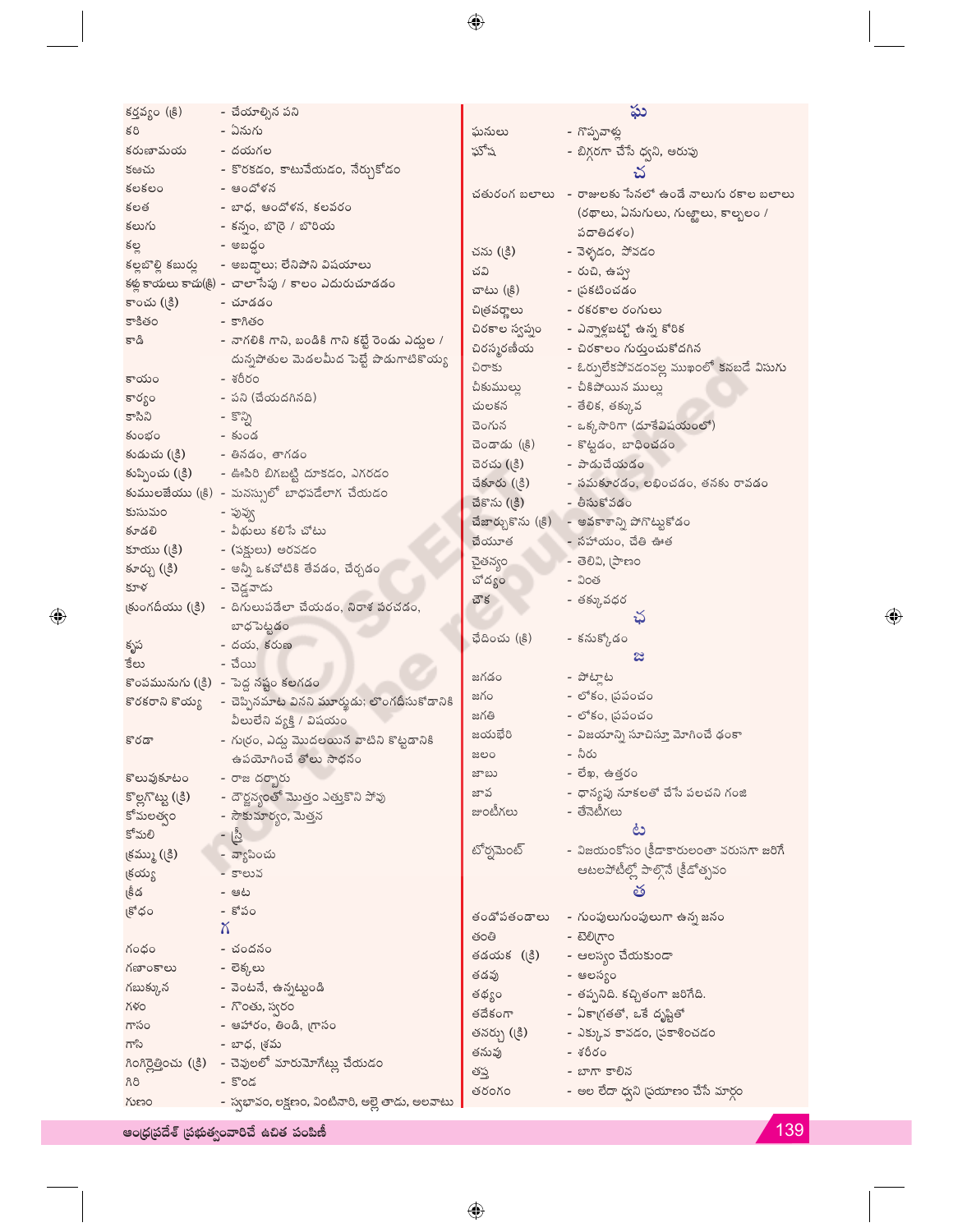| కరుము (క్రి)                    | - ఒక వ్యక్తి జంతువు మొదలయిన వాటి వెంట పడి                                      | నాలుగురాళ్లు                   | - పనిచేసి సంపాదించే కొద్దిపాటి డబ్బు                     |
|---------------------------------|--------------------------------------------------------------------------------|--------------------------------|----------------------------------------------------------|
|                                 | వడివడిగా పోయేటట్లు చేయడం                                                       | నిఘంటువు                       | - పదాల అర్థాలు మొπనవి ఉన్నపుస్తకం                        |
| తళుక్కున<br>'                   | - ఒక్కసారిగా వెలుగు వచ్చేటట్లుగా                                               | నిక్షేపం                       | - దాచిపెట్టినది (డబ్బు, బంగారం, మొ <b>॥</b> వి)          |
| కహతహ                            | - తపన, ఆసక్తి                                                                  | నిదర్శనం                       | - సాక్ష్యం, రుజావు                                       |
| కాపం,                           | - బాధ, వేడి                                                                    | నిర్భాగ్యుడు                   | - దరియ్రదు                                               |
| త్యాగధనుడు                      | - తనకున్నదాన్ని ఇతరులకు                                                        | నిరంతరం                        | - ఎల్లప్పుడూ                                             |
|                                 | సంతోషంగా ఇచ్చేవాడు                                                             | నిరీక్షించు (క్రి)             | - ఎదురుచూడటం                                             |
| తిలకించు (క్రి)                 | - చూడడం                                                                        | నిరుపేద                        | - చాలా పేదవాడు                                           |
| తీరం                            | – ఒద్దు                                                                        | నివేదన                         | - ఎదుటివ్యక్తిమీది గౌరవంతో ఇవ్వడం, మనవి                  |
| కేరుబడిగా                       | - తీరికగా                                                                      |                                | చేయడం, (భోజన పదార్థాలు) దేవునికి                         |
| <sup>శ్రీ</sup> ర్ణమాడు (్రకి)  | - కనడం, నీళ్లాడటం, ప్రసవించడం                                                  |                                | అర్పించడం                                                |
| కువ్వాయి                        | - లేగదూడ, ఆవుదూడ                                                               |                                | నిశ్చేష్టులగు ((కి)    - ఆశ్చర్యం, భయం మొదలైనవాటి మూలంగా |
| కెగడు (క్రి)                    | - తిట్టడం, నిందించడం, ఒకరు                                                     |                                | కదలక మెదలక ఉండటం.                                        |
|                                 | చెప్పినదాన్ని తప్ప అని చెప్పడం                                                 | ని(ష్కమించు ((కి) - వెళ్ళిపోడం |                                                          |
| కేరగా                           | - ఉచితంగా, కష్టం లేకుండా                                                       | నిష్యార్యం                     | - కఠినమైన మాట, నిష్మరమైనది                               |
| తోకముడుచు ( <sub></sub> క్రి)   | - ఓడిపోవడం పారిపోవడం                                                           | నీరం                           | - నీరు                                                   |
| తోయు (క్రి)                     | - నెట్టడం                                                                      | నుడి                           | - మాట, పలుకు                                             |
|                                 |                                                                                | నొసలు                          | - కనుబొమ్మలు                                             |
| నండయా[త                         | - దాడిచెయ్యడానికి సైన్యంతో పోవడం                                               | నైవేద్యం                       | - దేవతలకు సమర్పించదగిన పదార్థం                           |
| వండించు (క్రి)                  | - శిక్షించడం, పిల్లలను భయపెట్టడం                                               |                                | (సాధారణంగా ఆహారానికి సంబంధించినది)<br>ప                  |
| వక్కు (క్రి)                    | - దొరకడం, లభించడం                                                              |                                |                                                          |
| వచ్చనంగా<br>నడి                 | - దక్షిణంగా (పామర భాషలో వాడుక)<br>- తాటాకులతో గాని, వెదురు బద్దలతో గాని హద్దగా | పంపిణీ                         | - పంచిపెట్టడం                                            |
|                                 | కట్టిన అడ్డు                                                                   | పచ్చిక                         | - పచ్చని లేత గడ్డి                                       |
| వమ్ముచూపు ( <sub>(</sub> కి)    | - ధైర్యంగా ఉండటం, నేర్పును (పదర్శించడం                                         | పచ్చులు                        | - పక్షులు                                                |
| నరిమిలా                         | - తరవాత                                                                        | పట్టరాని                       | - అణచుకోలేని, మితిలేని, చాలా ఎక్కువ                      |
| వర్నించు (క్రి)                 | - చూడడం, గుళ్లో దేవుణ్ణి గాని,                                                 | పదేలు                          | - పది వేలు                                               |
|                                 | పెద్దలను గాని చూడటానికి                                                        | పథం                            | - దారి, మార్గం                                           |
|                                 | గౌరవంతో వెళ్లడం                                                                | పరతత్త్వం                      | - పరమాత్మ                                                |
| వహనం                            | - కాల్చడం                                                                      | పరస్పరం                        | - ఒకరికొకరు, ఒకరితో ఒకరు                                 |
| వాతృత్ <del>వ</del> ం           | - దానగుణం, ఇచ్చే స్వభావం                                                       | పరాభవం                         | - అవమానం                                                 |
| హహనలం                           | - అడవిలో రేగిన అగ్ని                                                           | పరాయణం                         | - ఉత్తమమార్గం                                            |
| పెక్కు                          | - దిశ, ఆధారం, శరణం                                                             | పరికించు (క్రి)                | - చూడటం                                                  |
| పిగజారిపోవు ( <sub></sub> క్రి) | - కింది స్థాయికి పోవడం                                                         | పరిణమించు (క్రి) - మారడం       |                                                          |
| పిగువ                           | $-$ కింద                                                                       | పరిమళం                         | - సువాసన                                                 |
| మమ్మురేపు (క్రి)                | - పరా(కమం (పదర్శించడం                                                          | పరితృప్తులు                    | - తృప్తి పొందినవారు                                      |
| మర్గము                          | - కోట                                                                          | పరిహారం                        | - నష్టాన్ని భర్తీ చేయడానికిచ్చినది                       |
| వృఢ                             | - గట్టి                                                                        | పరిహాసం                        | - నవ్వులాటగా చెప్పే మాట, చేసే పని                        |
| వెస                             | - దిక్కు, దిశ                                                                  | పరులు                          | - ఇతరులు                                                 |
| వేదీప్యమానంగా                   | - (పకాశవంతంగా                                                                  | పరోపకారం                       | - ఎదుటివారికి చేసే మేలు                                  |
| వర                              | - భూమి                                                                         | పర్వతం                         | - కొండ                                                   |
| హ్యానం                          | - ఒకేవిషయంమీద మనసును నిలిపి ఉంచడం                                              | పర్భం                          | - పండుగదినం                                              |
| న్నానం                          | - ధ్వని                                                                        | పర్యాయం                        | - మాటు, సారి, క్రమం (పర్యా:) తడవ, విడత                   |
|                                 | $\boldsymbol{\mathcal{S}}$                                                     |                                | (నానా:) చుట్టిరావడం, భేదం                                |
| నకిలీ                           | - అసలు కానిది                                                                  | పసులు                          | - పశువులు, సాధు జంతువులు                                 |
| నగచరం                           | - కొండల్లో తిరిగేది, కోతి                                                      | పాటు                           | - ఇబ్బంది, కష్టం                                         |
| รหอ                             | - నగరం                                                                         | పాశ్చాత్యులు                   | - పడమటి దేశాలవాళ్లు                                      |
| నరవరుడు                         | - మనుషులలో ఉత్తముడు                                                            | పాఱ్ర్రహ్బు (క్రి)             | - పారవేయడం, తోసివేయడం                                    |
| నరుడు<br>కళినీదళం               | - మనిషి<br>- తామరాకు                                                           |                                | పుచ్చంగవచ్చు (క్రి)   - బయటకు తీయవచ్చు, పంపవచ్చు         |
|                                 |                                                                                | పురం                           | - పట్టణం                                                 |
| ూటు ((కి)<br>ూమం                | - స్థాపించు, నేలలో పాతు<br>- పేరు                                              | పుష్పం                         | - పువ్వు                                                 |
| ూలుగాకు                         | - ఎక్కువ జ్ఞానాన్ని లేదా నైపుణ్యాన్ని పొందడం,                                  | పూర్ణం                         | - నిండైనది, పూర్తిగా ఉన్నది                              |
| スメッメメメ へ                        | ≅నినితో ఉండట∈                                                                  | పెత్తనం                        | - అధికారం, పెదతనం                                        |

 $\bigoplus$ 

ఆంధ్రప్రదేశ్ (పభుత్వంవారిచే ఉచిత పంపిణీ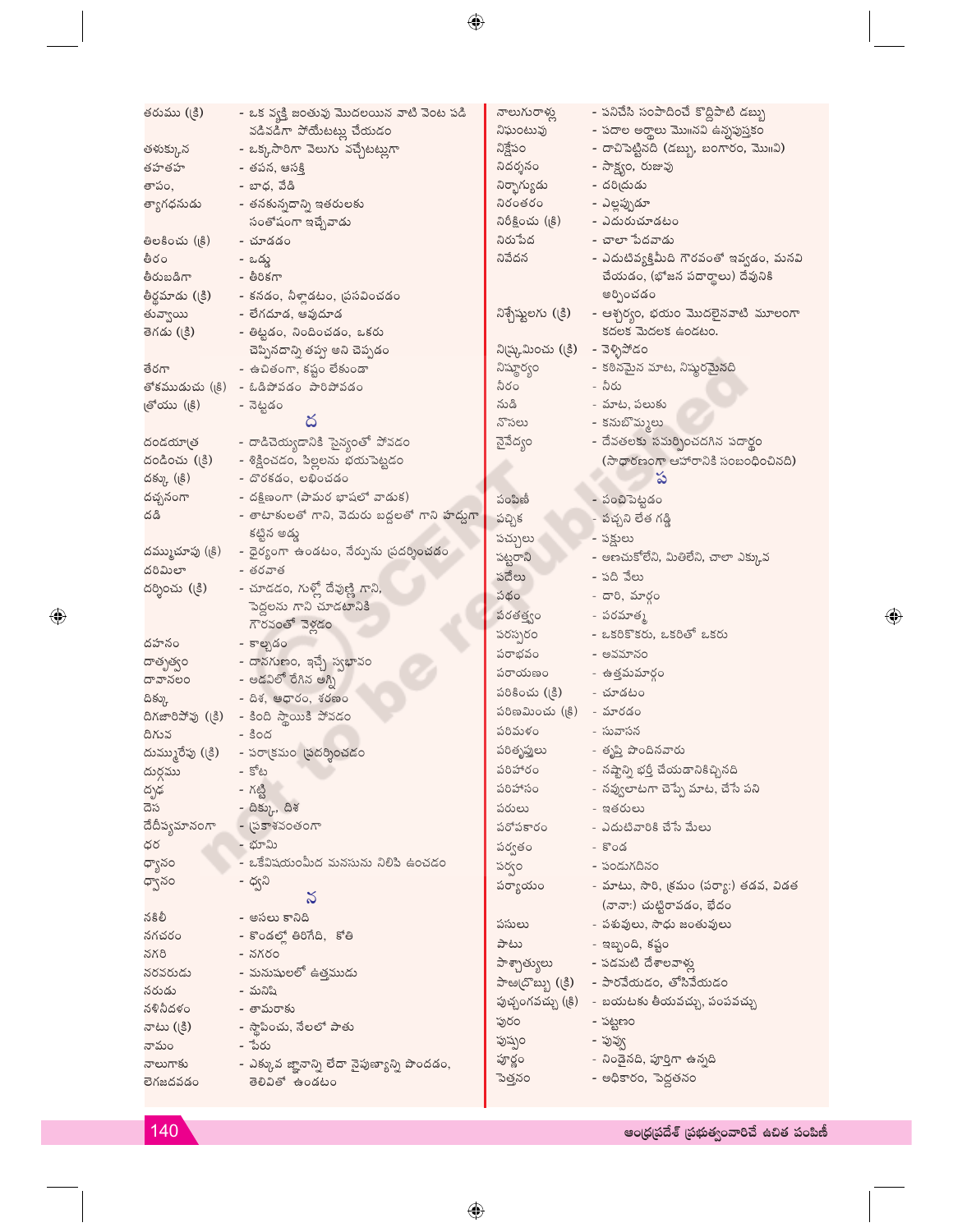| పెవిలియన్                | - ఆటగాళ్లకోసం మైదానాన్ని లేదా పందిరి ఆనుకొని<br>ఉండేలా ఏర్పాటు చేసిన వి(శాంతి గది లేదా పందిరి | మధుకరం<br>మధురిమ | - తుమ్మెద<br>- తీపి, తీయన, మాధుర్యం                |
|--------------------------|-----------------------------------------------------------------------------------------------|------------------|----------------------------------------------------|
| పేలవమైన                  | - నైపుణ్యం / నేర్పు లేని; చప్పగా ఉన్న                                                         | మనమ్ము           | - మనసు                                             |
| పోషాకులు                 | - దుస్తులు                                                                                    | మనుజుడు          | - మనిషి                                            |
| స్రతిభ                   | - గొప్పతెలివి                                                                                 | మర్కటం           | - కోతి                                             |
| స్రత్యర్థి               | - శఁతువు                                                                                      | మలినమైన          | - మురికిగా ఉన్న                                    |
| స్రత్యుపకారం             | - మేలు చేసినవారికి తిరిగి చేసే మేలు                                                           | మహంతులు          | - గొప్పవారు                                        |
| స్రవక్షిణం               | - దేవాలయం చుట్టూ గాని, పెద్దల చుట్టూ గాని,                                                    | మహర్షి           | - గొప్ప ఋషి                                        |
|                          | తనచుట్యా తాను గాని ఎడమనుంచి కుడివైపు                                                          | మహి              | - భూమి                                             |
|                          | తిరగడం                                                                                        | మాతృభూపూజ        | - మాతృభూమికి చేసే పూజ                              |
| స్టరాన                   | - ముఖ్యమైన                                                                                    | మాత్తర్లు        | - మందుబిళ్లలు, మాత్రలు                             |
| (ప్రబలు ((కి)            | - ఎక్కువ కావడం, వ్యాపించడం                                                                    | మాధుకరం          | - తుమ్మెద పువ్వు పువ్వునుంచి తేనె సేకరించు         |
| త్రభ                     | - వెలుగు, కాంతి                                                                               |                  | కొన్నట్లుగా ఇంటింటికీ వెళ్లి అన్నం అడుక్కొని బతికే |
| (పేరణ                    | - ఒకరిని ఒక పని చేయడానికి పూనుకొనేటట్లు చేయడం                                                 |                  | విధానం                                             |
| ఫల్నటతి                  | - చివరగా దక్కే అనుకూల ఫలితాన్ని తెలిపేది                                                      | మార్మోగు (క్రి   | - (పతిధ్వనించడం                                    |
| (ప్రవేశించు (క్రి)       | - లోపలికి వెళ్ళడం                                                                             | ಮಿಟ್ಟ            | - ఎత్తుగా ఉన్న (పదేశం                              |
|                          | ಬ                                                                                             | మితిమీరి         | - అవసరానికి మించి, చాలా ఎక్కువగా                   |
| బకాయి                    | - ఇంకా తీర్చవలసి ఉన్న అప్పు (చెల్లింపు జరగవలసి                                                | మిన్నంటు (క్రి)  | - ఆకాశాన్ని తాకడం, చాలా ఎత్తుకు చేరడం.             |
|                          | ఉన్నది)                                                                                       | మిన్నక           | - ఊరక, మాట్లాడకుండా                                |
| හයිර                     | – ವವಿಟಿ                                                                                       | మీటు (క్రి.)     | - వీణ మొు॥నవి వాయించడం,                            |
| బాధాకరం                  | - బాధను కలిగించేది                                                                            |                  | మోగించడం, వేలితో కొట్టడం<br>- చాలా సంతోషించడం      |
| బాలిశుడు                 | - తెలివితక్కువవాడు, చిన్నపిల్ల చేష్టలు చేసేవాడు                                               | ముగ్దుడగు        | మురియు (క్రి) - సంతోషించడం, ఆనందించడం              |
| బాల్చీ                   | - చేద, బొక్కెన, బకెట్                                                                         |                  | ముసురుకొను ((కి) - కమ్ముకోడం, చుట్టూరా ఆవరించడం    |
| బాల్చీ తన్ను ((కి)       | - చనిపోవు                                                                                     | మూలస్తంభం        | - ఆధారభూతమైనది, మిగతావాటికన్నా                     |
| బాల్యం                   | - చిన్నతనం                                                                                    |                  | ప్రధానమైనది.                                       |
| బాసట                     | - సహాయం                                                                                       | మూషికం           | - ఎలుక                                             |
| బెదరు ( <sub>(</sub> కి) | - భయపడడం, జంకడం                                                                               | మేదిని           | - భూమి                                             |
| బొక్కు ((కి)             | - నోటినిండా కుక్కుకొని తినడం                                                                  | మేలిమి           | - మంచి, నాణ్యమైనది                                 |
| బోధపడు (క్రి)            | - అర్థంకావడం, తెలియడం                                                                         | మోహరించు ((కి)   | - యుద్దానికి సేనల్ని సిద్ధపరచడం                    |
|                          |                                                                                               | ్నవాకు           | - మాను, చెట్టు, వృక్ష <mark>ం</mark>               |
| భక్షించు (క్రి)          | - తినడం (నమిలి)                                                                               | ్రమింగు (క్రి)   | - తినడం, గొంతులోకి దిగేట్లు వేసుకోడం               |
| భ(దం                     | - జాగ్రత్త                                                                                    | మృదుత్వం         | - మెత్తదనం, మెత్తన, సున్నితత్త్వం                  |
| భరతావని                  | - భారతదేశ భూమి                                                                                |                  | య                                                  |
| భాగస్వామ్యం              | - వాటా; పాలుపంచుకోడం                                                                          | యిసయం            | - (పామరభాషలో వాడుక) విషయం                          |
| భావం                     | - అర్థం, ఆలోచన, అభి[పాయం                                                                      | యుక్తి           | - ఉపాయం, నేర్పు, తెలివైన ఆలోచన                     |
| భిక్షుకుడు               | - అడుక్కునేవాడు, బిచ్చగాడు                                                                    |                  |                                                    |
| ಭಿತಿ                     | - బెదురు, భయం, జంకు                                                                           | రక్తి            | - మనసుకు బాగా నచ్చడం                               |
| భూర్ణప్రతం               | - ఒక రకం చెట్ట బెరడు పైపొర (రాసుకోడానికి                                                      | రక్షించు (క్రి)  | - కాపాడటం                                          |
|                          | కాగితంలాగ ఉపయోగపడేది)                                                                         | రహి              | - అందం                                             |
| (భమ                      | - లేనిది ఉన్నట్లు అనుకోడం, ఒకదాన్ని మరొకదానిలాగ                                               | రాగరంజిత         | - సంతోషంతో నిండిన, ఎరుపు రంగుచేరిన                 |
|                          | తలచడం, భాంతి                                                                                  | రాజనాలు          | - ఒక మేలిరకం వరిధాన్యం                             |
|                          | మ                                                                                             | రాయబారి          | - దూత, రెండు దేశాల మధ్య గాని, ఇద్దరు వ్యక్తుల      |
| మండిపడు (క్రి)           | - ఎక్కువగా కోపపడటం                                                                            |                  | మధ్య గాని నేర్పుతో వ్యవహారం నడిపేవాడు.             |
| మంత్రదండం                | - మాయలు, మంత్రాలు చేసేవారి దగ్గర ఉంటుందని                                                     | రాసిపోయు (క్రి)  | - కుప్పగాపోయడం                                     |
|                          | చెప్పే కర్ర                                                                                   | రివ్వన           | - (పక్షి ఎగరటం మొπన వాటికి                         |
| మంథరం                    | - పాఠంలోని కథలో తాబేలు పేరు. అమృతంకోసం                                                        |                  | సంబంధించి) వేగంగా                                  |
|                          | పాల సముద్రాన్ని చిలకడానికి కవ్వంలాగ                                                           | రు(దుడు          | - శివుడు                                           |
|                          | ఉపయోగపడిన ఒక పర్వతం,                                                                          | రేపు             | - ఈ రోజుకు తరవాతిది, మరుసటి రోజు                   |
| మందలించు (క్రి)          | - బుద్దిచెప్ప                                                                                 | రొప్పు (క్రి)    | - ఆయాసపడటం<br>ಲ                                    |
|                          | మట్టికరిపించు (క్రి) - ఘోరంగా/దారుణంగా ఓడించడం                                                | లంకేయులు         | - (శీలంకదేశంవారు                                   |
| మడి                      | - పొలంలో పంట పండించడానికి విత్తనాలు వేసిన                                                     | లంఘించు          | - దాటడం, పైనుంచి దూకడం                             |
|                          | భాగం లేదా నారు నాటిన భాగం                                                                     | లక్ష్యం          | - సాధించడానికి ఎంచుకొన్న అంశం;                     |
| మడుగు                    | - కొలను                                                                                       |                  | చేరదలుచుకొన్న విషయం; గురి                          |
|                          |                                                                                               |                  |                                                    |

 $\bigoplus$ 

ఆంధ్రప్రదేశ్ (పభుత్వంవారిచే ఉచిత పంపిణీ

141

 $\bigoplus$